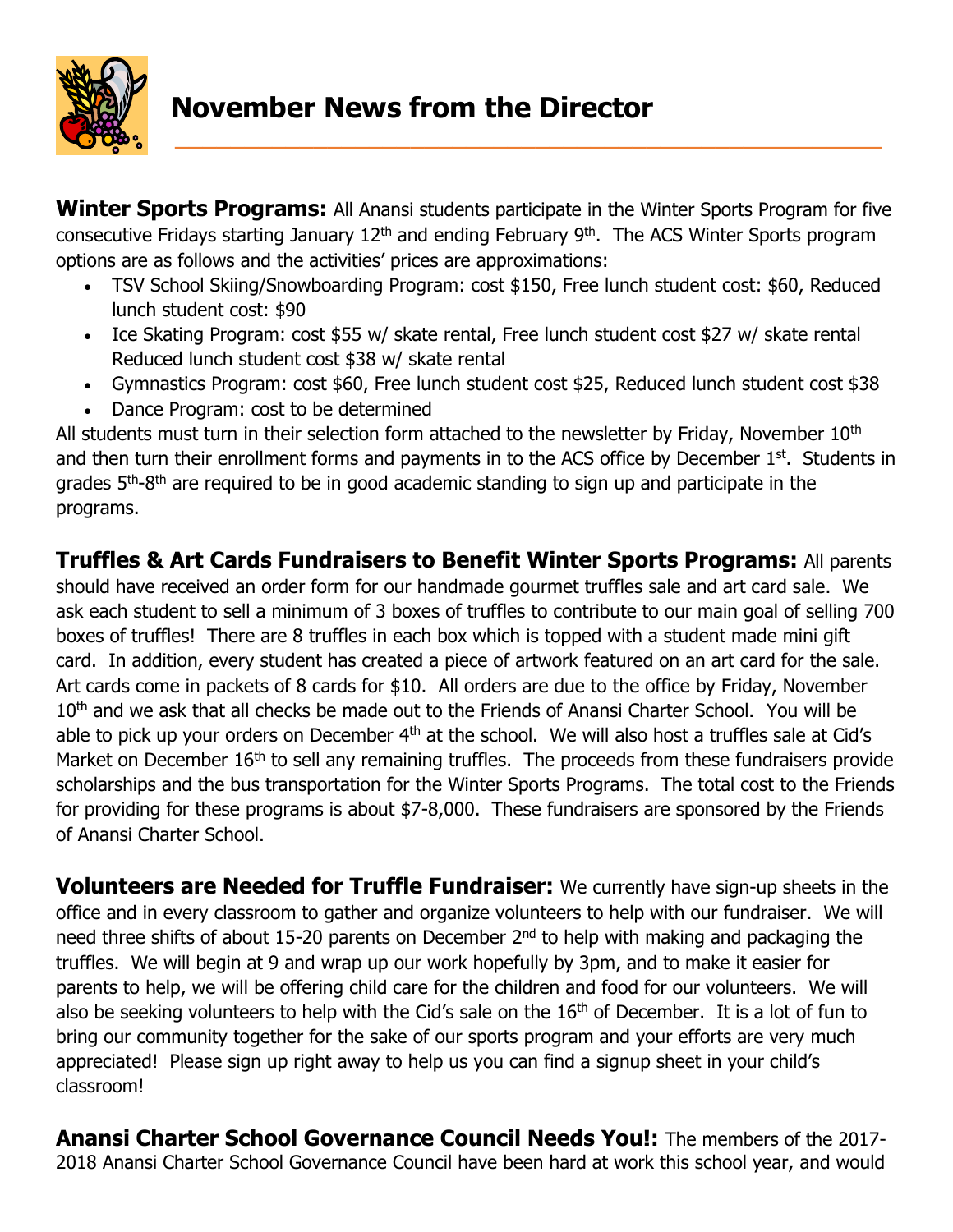like to invite other individuals interested in the possibility of serving on the council to contact Governance Council President Andy Jones by emailing [ajones@anansi.acstaos.org](mailto:ajones@anansi.acstaos.org) and the school director, mhunt@anansi.acstaos.org. In addition to Jones, other officers on this year's governance council include Secretary Dawn Kittner and Treasurer Roxanne Rane. At-large members include Sagen Asplund and Leigh Trivino.

The role of the Governance Council is to establish the mission and purpose for the school, provide support and evaluation for the school leader, provide financial oversight, monitor and strengthen the quality of the program, enhance the school's benefit to the community and make over major decisions that will help guide the future successes of ACS. In addition to seeking new members for the council, there are also opportunities to join select committees as a parent or community member. These committees include: Finance/ Budget Committee, Audit Committee, Facility Committee, Program Committee, Council Development, and School Advocacy.

Please join us for our next meeting on November 15<sup>th</sup> at 5:30 at the Anansi Charter School.

**Celebrations of Learning:** The third grade class will be hosting a celebration of learning in their classroom on Wednesday, November  $15<sup>th</sup>$  from 2:30-3:30pm. The students will share their culmination of learning for their social studies unit. The kindergarten through second grade students will be hosting their New Mexico studies celebration of learning on Friday, November 17<sup>th</sup> 11-12, the celebration will begin in song in the cafeteria, and then students and parents will proceed to their classrooms. Parents may considering bringing a picnic lunch and join their child's class for lunch. Dismissal on the  $17<sup>th</sup>$  is at 1:30. The students will come together to sing for the parents and then each group will head to their classrooms to share all that they have created and learned. Each parent will receive a passport to guide their tour through the many activities and projects that the students have to share.

**Coffee with the Director:** Coffee with the Director will resume this Wednesday. Our meeting topics for November include:

- November  $8<sup>th</sup>$ : the Arts as Anansi
- November  $15<sup>th</sup>$ : Parent general feedback: How are we doing?
- November  $29<sup>th</sup>$ : Planning the winter sports programs

**Friends of the Library are Opening the Library to the Community:** Anansi's parent run committee, the Friends of the Library are opening the school library before school from 8- 8:30 and after school from 3:30-4pm on Wednesdays and Thursdays. Parents and students are welcome to visit the library to check in and check out books or to come in and enjoy the library and the many books it contains. Please stop in on a Wednesday or Thurday.

**8<sup>th</sup> Grade Collaboration Activity with Taos High EQ Group:** The 8<sup>th</sup> grade students will participate in a mini retreat with Taos High School students who have been trained in the facilitation of Emotional Intelligence activities. The Taos High Students will provide the retreat from 8:30am until 1pm. The students will then be excused for the day at 1:30pm.

**Mid-Year Short Cycle Assessments:** The first grade through 8<sup>th</sup> grade students will participate in their mid-year short cycle assessments sometime during the weeks of December  $11<sup>th</sup>$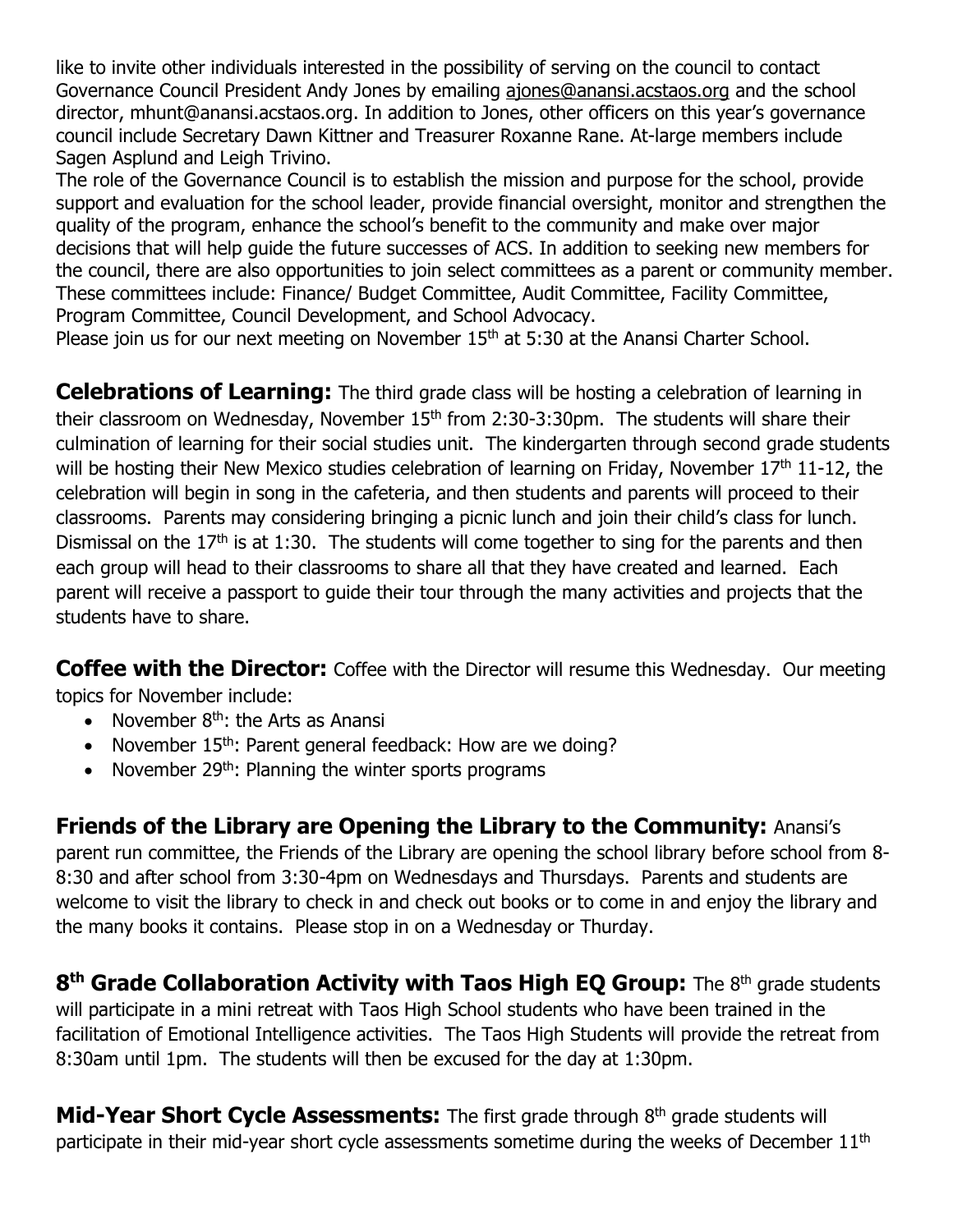through the 21<sup>st</sup>. This will provide an academic progress check prior to the end of the semester on December 22<sup>nd</sup>. Report cards will then be provided after our first week back to school in January on the 16<sup>th</sup>.

**Acknowledge & Practice Gratitude:** Why Gratitude? Recent studies have linked gratitude to greater social support and protection from stress and depression over time. In addition, these studies suggest that gratitude not only helps children form, maintain, and strengthen supportive relationships, but it also helps them feel connected to a caring community, feel happier, and more optimistic, and give more support to themselves and others.

Most of us have taught our kids the importance of saying thank you by the time of entering grade school, if not sooner. But how have truly instructed them in the sincere art of felling grateful? Both expressing and feeling gratitude are important parts of life. Gratitude in the most basic terms is being thankful and appreciative of the good things you have. We can be grateful for a wide range of gifts, everything from nature and good food to the kindness friends and family show us at home, in the community, and in school. A person who is grateful tends to spend less time comparing him or herself with others and feeling envious. It also helps us, especially children, step into someone else's shoes and realize that another person did something nice for them even though he or she did not have to. "We want our children to be able to relate to other people's feelings as well as to feel a sense of belonging in their classrooms and community. Cultivating a sense of gratefulness goes a long way toward this goal."

**How do we teach gratitude?** Modeling and expressing is one of our most straight forward ways to teach children about gratitude. Kids pick up on what we do and what we say. If you feel gratitude for something that has happened to you, express your feelings to your child, it might be something big like a gift or something as simple as the beautiful sunny day or a fresh hot cup of coffee. We can encourage reflective thinking about gratitude by discussing and sharing what we are grateful for at dinner each evening. At school we will be creating a list of things we are grateful for, please consider add to the list when you notice it. It will make a great model for us all to consider and keep present in our daily lives. (Resource: "The Greater Good: The Science of a Meaningful Life")

## **Dates for November & December:**

Open Library Every Wednesday & Thursday from 8-8:30 & 3:30-4 November  $8<sup>th</sup>$ : Coffee with the Director, 8:30-9 topic: The Arts at Anansi November 9<sup>th</sup>: Friends Meeting at 8:45am, cafeteria November 10<sup>th</sup>: Turn in your Winter Sports Selection Form & your Truffle & Art Cards Order forms November 15<sup>th</sup>: Coffee with the Director, How are we doing? Parent feedback November 15<sup>th</sup>: Celebration of Learning in 3<sup>rd</sup> Grade, 2:30-3:30 parent attendance requested November 15<sup>th</sup>: Governance Council Meeting, 5:30pm, Anansi Library November 17<sup>th</sup>: Celebration of Learning in K-2<sup>nd</sup> grades, starts in cafeteria, 11-12, bring a lunch & join your child for lunch after the Celebration November 17<sup>th</sup>: 8<sup>th</sup> Grade Retreat with Taos High students, Middle School Early Dismissal November 20<sup>th</sup>-24<sup>th</sup>: No School, Thanksgiving Break November 29<sup>th</sup>: Coffee with the Director, Winter Sports Program December 1<sup>st</sup>: Enrollment forms & payment due for winter sports programs